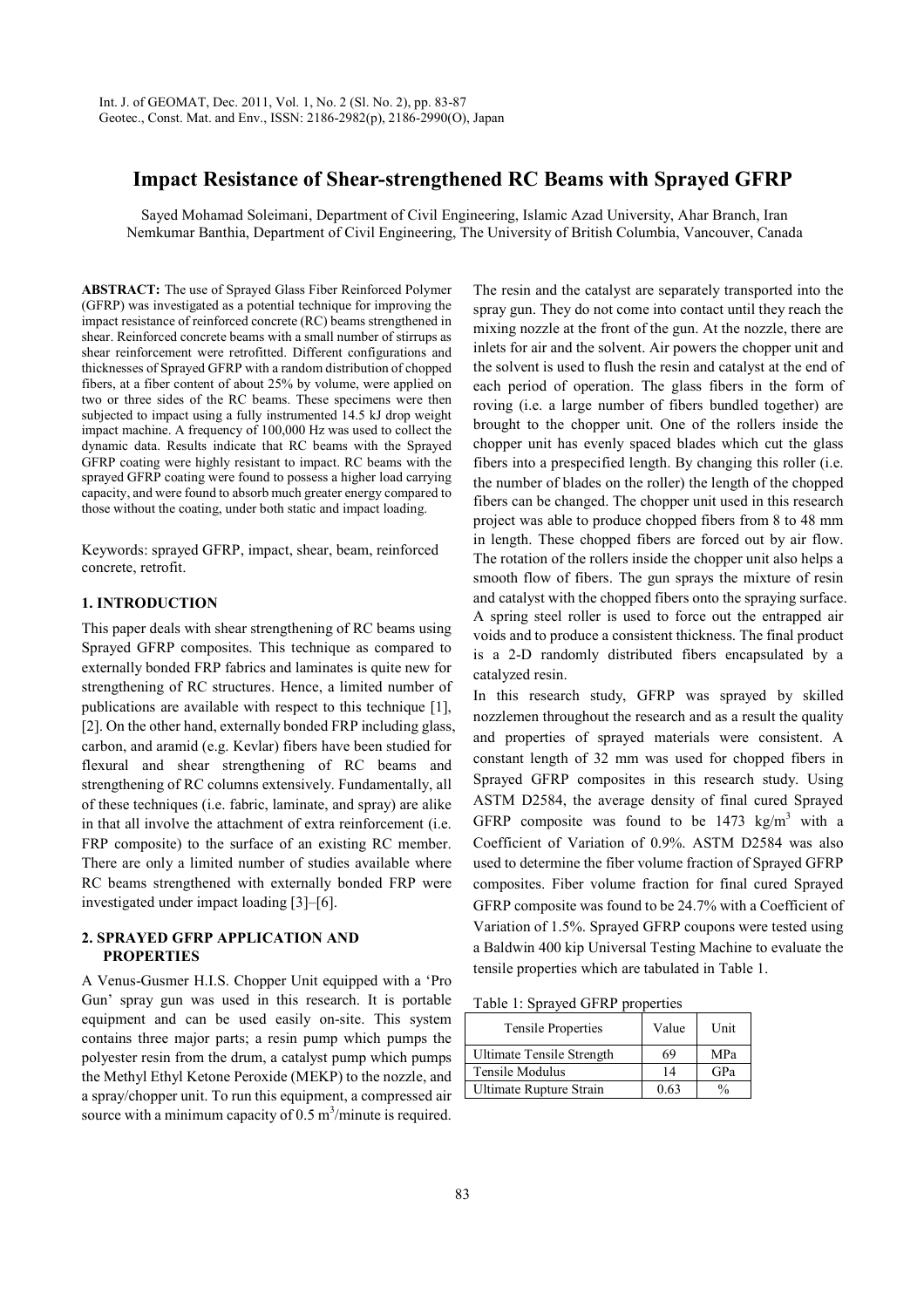# **3. DROP WEIGHT IMPACT MACHINE**

A drop weight impact machine with a capacity of 14.5 kJ was used in this research study. A mass of 591 kg (including the striking tup) can be dropped from as high as 2.5 m. During a test, the hammer is raised to a certain height above the specimen using a hoist and chain system. At this position, air brakes are applied on the steel guide rails to release the chain from the hammer. By releasing the breaks, the hammer falls and strikes the specimen. Three load cells were designed and built at the University of British Columbia for this research project. During the preliminary tests, it was discovered that if the specimen was not prevented from vertical movements at the supports, within a very short period of first contact of hammer with the specimen, contact with the support was lost and as a result, loads read by the support load cells were not correct. This phenomenon was further verified by using a high speed camera (1700 frames per second). As a result loads recorded by the support load cells for two identical tests were totally different. To overcome this problem, the vertical movement of RC beams at the supports was restrained using two steel yokes (Fig. 1). In order to assure that the beams are still simply supported, these yokes are pinned at the bottom, to allow rotation during beam loading. To allow an easier rotation, a round steel bar was welded underneath the top steel plate where the yoke touched the beam.



Figure 1. Impact test setup with steel yokes

#### **4. TEST RESULTS**

A total of 15 identical RC beams (Fig. 2) were cast to investigate their behavior under impact loading with and without Sprayed GFRP as external shear reinforcement. Three beams were tested under impact with 600 mm and 800 mm drop height (impact velocity of 3.43 m/s and 3.96 m/s, respectively). The remaining 12 beams were strengthened with Sprayed GFRP and tested under impact loading. One beam was tested with an impact velocity of 3.43 m/s, while others were tested with 3.96 m/s impact velocity. Table 2 tabulates the beams designation and configuration. This RC beam (with  $\Phi$ 4.75 stirrups  $\omega$  160 mm) was tested under quasi-static loading and its load carrying capacity was about 91.6 kN. It is also worth noting that the beam was designed to produce a typical shear failure mode since not enough stirrups were provided and shear strength of concrete was far below the flexural strength of the beam.



Figure 2. RC beam details and cross-section

Table 2: RC beams designations and details

| Beam        | Drop<br>Height | Sprayed<br><b>GFRP</b> | Sprayed GFRP Thickness |              |       |  |  |
|-------------|----------------|------------------------|------------------------|--------------|-------|--|--|
|             |                |                        | (mm)                   |              |       |  |  |
|             |                |                        |                        | 2            |       |  |  |
| Designation | (mm)           | Width                  | 2 Sided                | Sided        | 3     |  |  |
|             |                | (mm)                   |                        | $+4$         | Sided |  |  |
|             |                |                        |                        | <b>Bolts</b> |       |  |  |
| PI-600      | 600            | NA                     |                        |              |       |  |  |
| PI-800-1    | 800            | NA                     |                        |              |       |  |  |
| PI-800-2    | 800            | NA                     |                        |              |       |  |  |
| SI-2S-800-1 | 800            | 150                    | 3.3                    |              |       |  |  |
| SI-2S-800-2 | 800            | 150                    | 4.6                    |              |       |  |  |
| SI-2S-800-3 | 800            | 150                    | 6.5                    |              |       |  |  |
| SI-2S-800-4 | 800            | 150                    | 10.3                   |              |       |  |  |
| SI-4B-800-1 | 800            | 150                    |                        | 2.4          |       |  |  |
| SI-4B-800-2 | 800            | 150                    |                        | 4.0          |       |  |  |
| SI-4B-800-3 | 800            | 150                    |                        | 6.5          |       |  |  |
| SI-3S-800-1 | 800            | 150                    |                        |              | 1.9   |  |  |
| SI-3S-800-2 | 800            | 150                    |                        |              | 2.8   |  |  |
| SI-3S-800-3 | 800            | 150                    |                        |              | 3.2   |  |  |
| SI-3S-800-4 | 800            | 150                    |                        |              | 6.2   |  |  |
| SI-3S-600   | 600            | 150                    | ----                   |              | 10.7  |  |  |

Note: **P**: Plain RC beam (no Sprayed GFRP was applied), **I**: Tested under Impact loading, **S**: Sprayed GFRP was applied as external shear reinforcement, **2S**: Sprayed GFRP was applied on 2 lateral Sides of the beam,  $4B$ : 4 through Bolts (threaded No. 10 bars  $(a)$  175 mm) were used as mechanical fasteners, **3S**: Sprayed GFRP was applied on 3 lateral Sides of the beam.

For all impact tests using the drop-weight machine, PCB Piezotronics™ accelerometer was employed. It was screwed into a mount which was glued to the specimens' mid-span prior to testing. The velocity and displacement histories at the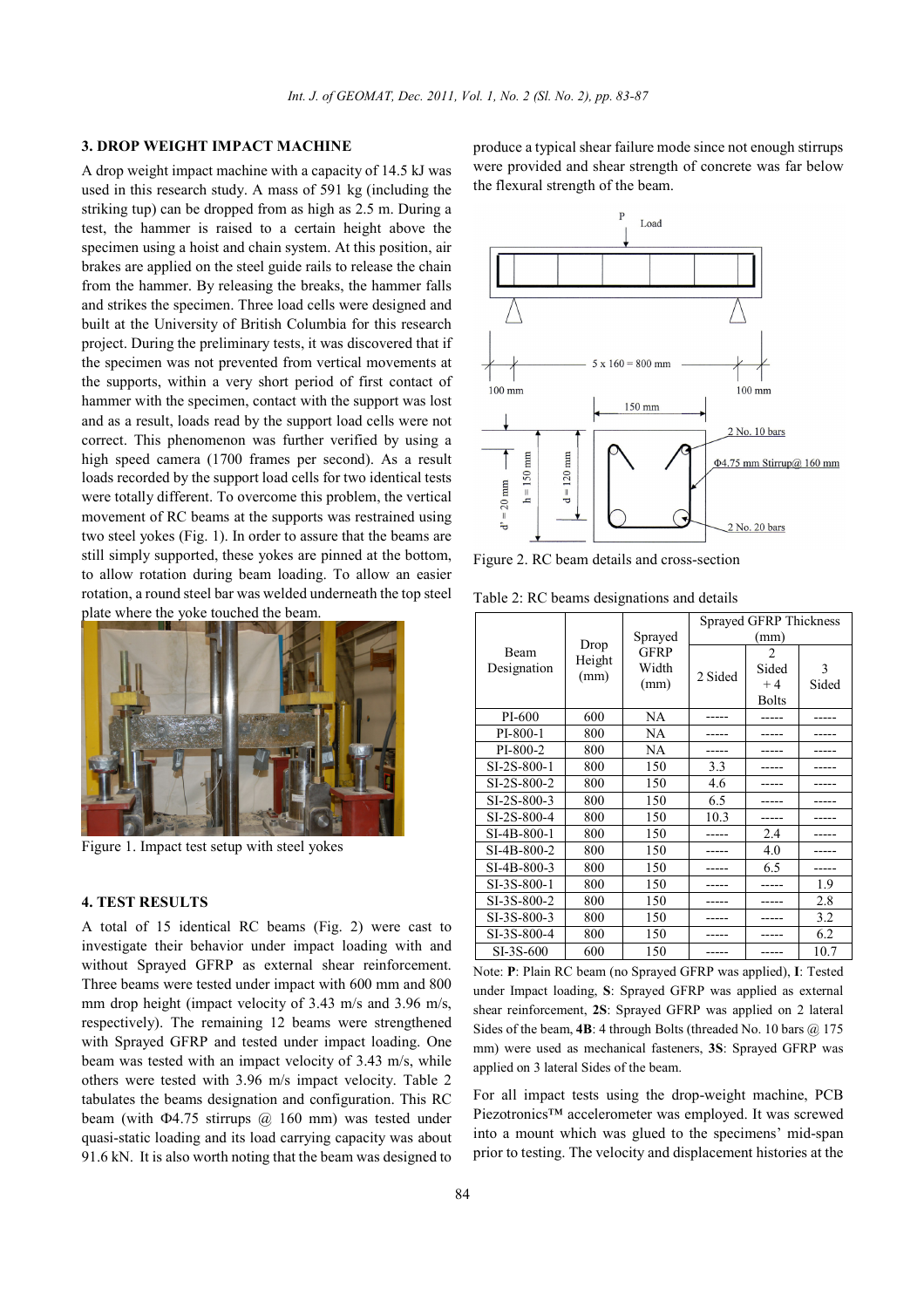location of accelerometer were obtained by integrating the acceleration history with respect to time. Accelerations, striking load at the tup load cell as well as reaction forces at the support load cells were recorded with a frequency of 100 kHz using National Instruments™ VI Logger software. It is known that a part of the tup load is used to accelerate the beam from its rest position [7]. Therefore, loads measured by the instrumented tup will result in misleading conclusions due to inertia effect. To overcome this problem, true bending load at time *t*, which acts at the mid-span, can be obtained by adding the reaction forces at the support anvils at time *t*. This was used to get bending load versus mid-span deflection curves for RC beams tested under impact loading in this study.

To enhance the concrete-FRP bond, concrete surface was roughened using a small pneumatic concrete chisel prior to FRP application. Through-bolts and nuts were also used in three beams as mechanical fasteners to prevent premature failure due to FRP debonding.

Load carrying capacity (i.e. maximum recorded true bending load or summation of support load cells) of all RC beams with and without retrofit is plotted in Fig. 3. Several RC beams (Fig. 2) were also tested under quasi-static loading with and without Sprayed GFRP as external shear reinforcement to compare the load rating effects on their shear behavior. Load carrying capacities of similar beams are compared in Fig. 4. As expected, the highest increase in load carrying capacity is achieved by Sprayed GFRP on 3 sides. This figure shows that Sprayed GFRP is definitely a promising technique in enhancing impact resistance of RC beams. It also proves that the composite material should be applied on 3 sides of the beam, wherever possible to gain the maximum benefits out of this material. Note that the thickness of composite material for the RC beam strengthened on its 3 sides, although quite similar to other beams, was the smallest among all the strengthened RC beams shown in Fig. 4.



Figure 3. Load carrying capacity for different plain and strengthened RC beams

#### **5. CONTRIBUTION OF SPRAYED GFRP IN DYNAMIC SHEAR STRENGTH OF RC BEAMS**

The dynamic shear contribution of Sprayed GFRP is tabulated in Table 3 for strengthened RC beams tested under impact loading. The beams tested under the same drop height of 800 mm are compared in this Table. It is seen that while increasing the thickness of Sprayed GFRP when applied on 3 sides increased the contribution of Sprayed GFRP in shear strength of RC beams under impact loading, it was not effective in RC beams with Sprayed GFRP on 2 sides, with or without mechanical fasteners. In all tests performed in this study, the Sprayed GFRP fracture did not occur at the location of the shear cracks. This, in turn, showed that after a certain strain in Sprayed GFRP, which was clearly less than its strain at rupture, there would be no contribution of this composite to dynamic shear strength of RC beams. Therefore, for Sprayed GFRP applied continuously on both sides of an RC beam with a thickness of  $t_{\text{fr}}$  on each side and a dynamic modulus of elasticity of  $E_{fip\_d}$ , the product of  $2 \times t_{fip} \times d_{fip} \times E_{fip\_d} \times \varepsilon_{fip}$  will give the shear resisted by the Sprayed GFRP under impact loading:

$$
V_{\hat{f}p_{d}} = 2t_{\hat{f}p}d_{\hat{f}p}E_{\hat{f}p_{d}}d\epsilon_{\hat{f}p} \tag{1}
$$

where,

 $V_{firp_d}$ = dynamic contribution of Sprayed GFRP in shear strength of RC beam [N]

 $t_{\text{frp}}$  = average thickness of the Sprayed GFRP [mm]  $d_{\text{fr}}$  = depth of FRP shear reinforcement [mm]  $E_{frp-d}$  = dynamic modulus of elasticity of Sprayed GFRP

composite [MPa]

 $\varepsilon_{\text{frp}}$  = 0.003 (effective strain of Sprayed GFRP for continuous U-shaped around the bottom of the web)



Figure 4. Load carrying capacity, static vs. impact

It is worth mentioning that  $\varepsilon_{\text{fro}}$ , the maximum strain of GFRP at which the integrity of concrete and secure activation of the aggregate interlock mechanism are maintained, was found to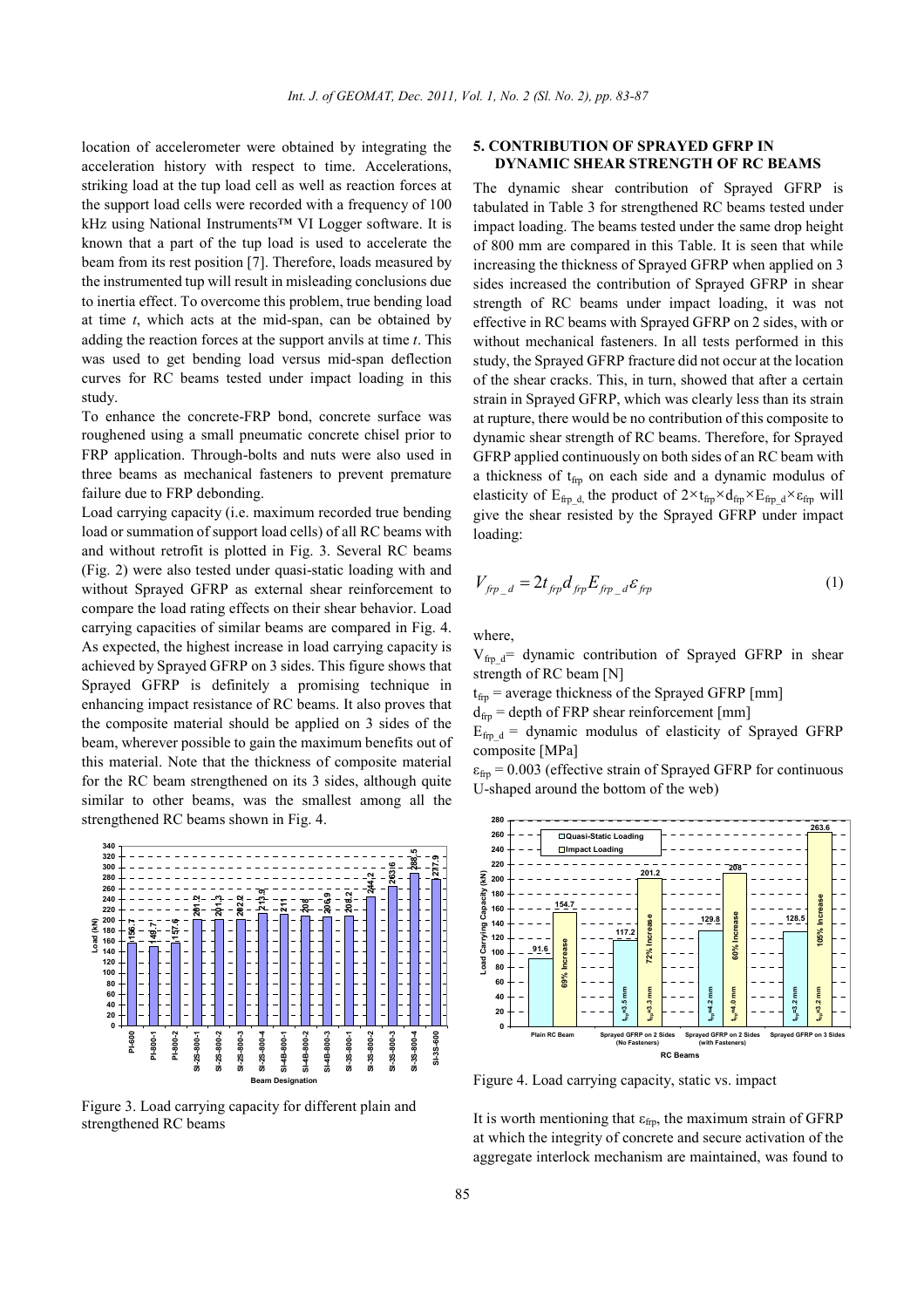be 0.003 from a series of tests performed on shear strengthened RC beams using Sprayed GFRP under quasi-static loading . Dynamic contribution of Sprayed GFRP to shear strength for RC beams with FRP on 3 sides vs.  $2 \times t_{\text{frp}} \times d_{\text{frp}}$  product, using Table 3, is shown in Fig. 5. This figure shows that the contribution of Sprayed GFRP in dynamic shear strength of RC beams may stay at a constant level beyond a certain thickness of Sprayed GFRP. This, in turn, may also explain why the dynamic shear contribution did not increase by increasing the Sprayed GFRP thickness in 2-sided beams; all the thickness tested here may have been greater than the threshold thickness for 2-sided beams. In other words, in RC beams with Sprayed GFRP on their 3 sides, this threshold thickness seems to be much greater than that for the 2-sided beams.

Table 3: Dynamic contribution of sprayed GFRP in shear strengthening of RC beams

| <b>Sprayed GFRP</b><br>Configuration                        | Beam        | Peak Load<br>[kN] | Peak Load of<br><b>Control Beam</b><br>[kN] | Dynamic<br><b>Contribution of</b><br>Sprayed GFRP<br>in Shear<br>Strength [kN]<br>$((2)-(3))$ | $d_{\text{fro}}$<br><b>Effective</b><br>depth of<br>FRP [mm] | $t_{\rm{fm}}$ , FRP<br><b>Thickness</b><br>[mm] |
|-------------------------------------------------------------|-------------|-------------------|---------------------------------------------|-----------------------------------------------------------------------------------------------|--------------------------------------------------------------|-------------------------------------------------|
|                                                             | (1)         | (2)               | (3)                                         | (4)                                                                                           | (5)                                                          | (6)                                             |
| Sprayed FRP on two<br>sides with no<br>mechanical fasteners | SI-2S-800-1 | 201.2             | 154.7                                       | 46.5                                                                                          | 120                                                          | 3.3                                             |
|                                                             | SI-2S-800-2 | 201.3             | 154.7                                       | 46.6                                                                                          | 120                                                          | 4.6                                             |
|                                                             | SI-2S-800-3 | 202.2             | 154.7                                       | 47.5                                                                                          | 120                                                          | 6.5                                             |
|                                                             | SI-2S-800-4 | 213.9             | 154.7                                       | 59.2                                                                                          | 120                                                          | 10.3                                            |
| Sprayed FRP on two<br>sides with mechanical<br>fasteners    | SI-4B-800-1 | 211               | 154.7                                       | 56.3                                                                                          | 120                                                          | 24                                              |
|                                                             | SI-4B-800-2 | 208               | 154.7                                       | 53.3                                                                                          | 120                                                          | 4                                               |
|                                                             | SI-4B-800-3 | 206.9             | 154.7                                       | 52.2                                                                                          | 120                                                          | 6.5                                             |
| Sprayed FRP on three<br>sides                               | SI-3S-800-1 | 208.2             | 154.7                                       | 53.5                                                                                          | 120                                                          | 1.9                                             |
|                                                             | SI-3S-800-2 | 244.2             | 154.7                                       | 89.5                                                                                          | 120                                                          | 28                                              |
|                                                             | SI-3S-800-3 | 263.6             | 154.7                                       | 108.9                                                                                         | 120                                                          | 3.2                                             |
|                                                             | SI-3S-800-4 | 288.5             | 154.7                                       | 133.8                                                                                         | 120                                                          | 6.2                                             |



Figure 5. Contribution of sprayed GFRP in shear vs.  $2 \times t_{\text{frp}} \times d_{\text{frp}}$  for RC beams with sprayed GFRP on 3 sides

Assuming  $\varepsilon_{\text{fm}}$  remains unchanged in both static and impact loading,  $E_{frp}$ <sub>d</sub>, dynamic modulus of elasticity of Sprayed GFRP composite, and DIFfrp, Dynamic Increase Factor for modulus of elasticity of Sprayed GFRP are calculated and results are reported in Table 4.

 $\text{DIF}_{\text{frn}}$  is calculated as follows:

| Beam        | $E_{\mathit{frp}\_d} \times \mathcal{E}_{\mathit{frp}}$ | $\mathcal{E}_{\mathit{f\!f\!p}}$<br>$\text{m}$ | $E_{\mathit{frp}\_d}$<br>(MPa) | $E_{\scriptscriptstyle\it fpp}$ | $\mathit{DIF}_{\scriptscriptstyle \mathit{fpp}}$ |
|-------------|---------------------------------------------------------|------------------------------------------------|--------------------------------|---------------------------------|--------------------------------------------------|
|             | (MPa.mm/<br>mm)                                         | mm)<br>(3)                                     | $(4)=$                         | (MPa)<br>(5)                    | $(6)=$                                           |
| (1)         | (2)                                                     |                                                | (2)/(3)                        |                                 | (4)/(5)                                          |
| SI-3S-800-1 | 117.3                                                   | 0.003                                          | 39100                          | 14000                           | 2.79                                             |
| SI-3S-800-2 | 133.2                                                   | 0.003                                          | 44400                          | 14000                           | 3.17                                             |
| SI-3S-800-3 | 141.8                                                   | 0.003                                          | 47267                          | 14000                           | 3.38                                             |
| SI-3S-800-4 | 89.9                                                    | 0.003                                          | 29967                          | 14000                           | 2.14                                             |

Table 4:  $\text{DIF}_{\text{ftp}}$  for RC beams with sprayed GFRP on their 3 sides

$$
DIF_{frp} = \frac{E_{frp\_d}}{E_{frp}}\tag{2}
$$

 $\text{DIF}_{\text{ftp}} = \text{Dynamic Increase Factor for modulus of elasticity of}$ Sprayed GFRP

 $E_{\text{fm d}} =$  dynamic modulus of elasticity of Sprayed GFRP composite [MPa]

 $E_{\text{frp}}$  = modulus of elasticity of Sprayed GFRP composite [MPa]

Combining (1) and (2), the following equation is proposed to calculate the dynamic contribution of Sprayed GFRP in shear strength of RC beam (U-shaped Sprayed GFRP):

$$
V_{\hat{J}p_{-}d} = 2t_{\hat{J}p}d_{\hat{J}p}DIF_{\hat{J}p}E_{\hat{J}p}\varepsilon_{\hat{J}p} \tag{3}
$$

It should be noted that  $V_{fp_d}$  in (3) was derived assuming that under impact loading, the effective strain of Sprayed GFRP,  $\varepsilon_{\text{fro}}$  was the same as that one under static loading. Since this strain is the maximum strain of Sprayed GFRP at which the integrity of concrete and secure activation of the aggregate interlock mechanism are maintained, the above assumption seems to be a reasonable one.

It is worth mentioning that  $\text{DIF}_{\text{frp}}$ , which was considered to be an increase factor for modulus of elasticity of FRP under dynamic loading, can also be assumed an increase factor for effective stress of FRP (i.e.  $E_{\text{fm}}\varepsilon_{\text{fm}}$ ) under dynamic loading.  $\text{DIF}_{\text{frn}}$  is a function of dynamic-stress-rate to static-stress-rate ratio. This ratio was found to be about  $10<sup>6</sup>$  for the tests performed in this study and the dynamic increase factor was between 2.14 to 3.38. Further investigations are required to